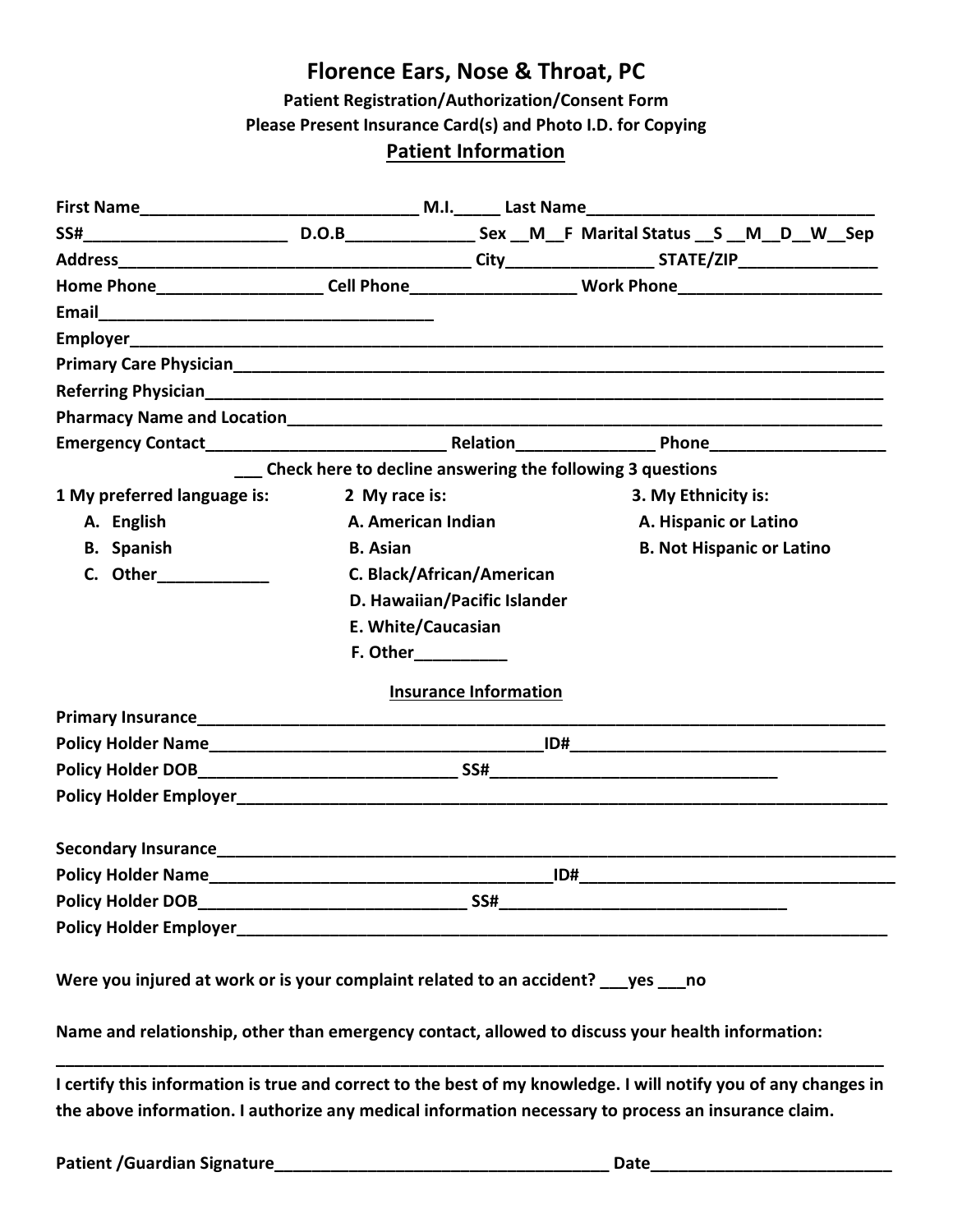# **Florence Ears, Nose & Throat, PC Health History Questionnaire**

The following information is very important to your health. Please fill out correctly.

| Home Phone__________________________Cell Phone__________________________Work Phone__________________ |                                                     |                                |  |  |
|------------------------------------------------------------------------------------------------------|-----------------------------------------------------|--------------------------------|--|--|
| Weight_______________ Height_____________                                                            |                                                     |                                |  |  |
|                                                                                                      |                                                     |                                |  |  |
| Past Medical History: High Blood Pressure ___ Self ___ Mother ___ Father                             |                                                     |                                |  |  |
| Please check all that apply to <b>Diabetes</b>                                                       |                                                     | ___ Self ___ Mother ___ Father |  |  |
| Self or family                                                                                       | <b>Example 18 Asthma</b>                            | ___ Self ___ Mother ___ Father |  |  |
|                                                                                                      | Heart Disease ________ Self ____ Mother ____ Father |                                |  |  |
|                                                                                                      | <b>Heart Attack</b>                                 | ___ Self ___ Mother ___ Father |  |  |
|                                                                                                      |                                                     |                                |  |  |
|                                                                                                      |                                                     |                                |  |  |
|                                                                                                      |                                                     |                                |  |  |
|                                                                                                      |                                                     |                                |  |  |
|                                                                                                      |                                                     |                                |  |  |
| <b>Social History:</b>                                                                               |                                                     |                                |  |  |
|                                                                                                      |                                                     |                                |  |  |
| Children? _____ Yes _____ No If yes, how many __________                                             |                                                     |                                |  |  |
|                                                                                                      |                                                     |                                |  |  |
|                                                                                                      |                                                     |                                |  |  |
|                                                                                                      |                                                     |                                |  |  |
|                                                                                                      |                                                     |                                |  |  |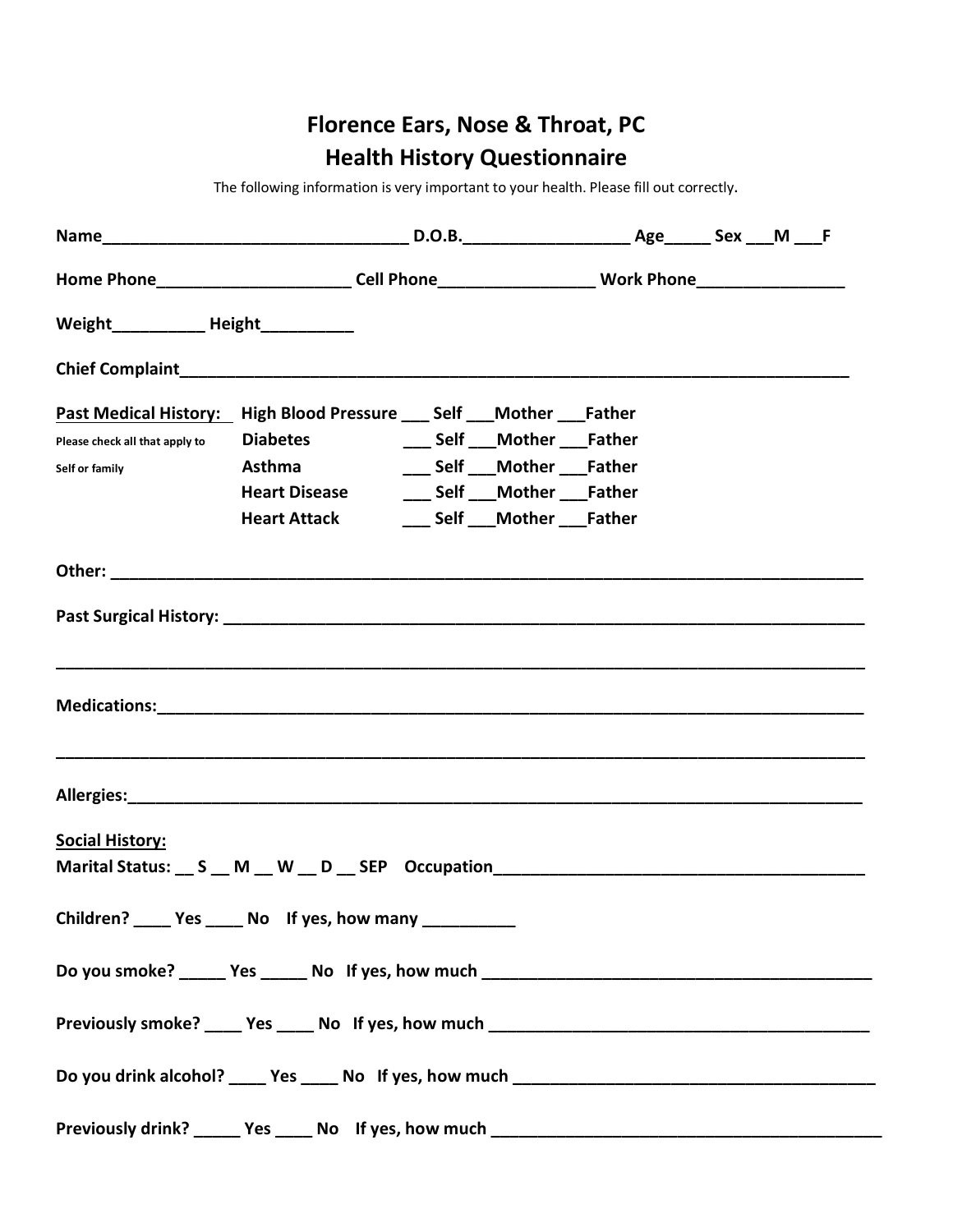### **Patient Review of Systems**

| <b>Patient Name:</b>                    |           |           | Date:                             |            |           |
|-----------------------------------------|-----------|-----------|-----------------------------------|------------|-----------|
| <b>Constitutional Symptoms:</b>         | Yes       | <b>No</b> | <b>Genitourinary:</b>             | <b>Yes</b> | <b>No</b> |
| Fever                                   | ( )       | ( )       | <b>Blood in urine</b>             | ( )        | ( )       |
| <b>Weight Loss</b>                      | ( )       | ( )       | Pain with urination               | ( )        | ( )       |
| <b>Night Sweats</b>                     | ( )       | ( )       | Involuntary loss of urine         | ( )        | ( )       |
| <b>Chills</b>                           | ( )       | ( )       |                                   |            |           |
|                                         |           |           |                                   |            |           |
| Eyes:                                   | Yes       | <b>No</b> | <b>Gastrointestinal:</b>          | Yes        | No        |
| <b>Recent visual loss</b>               | ( )       | ( )       | Abdominal pain                    | ( )        | ( )       |
| Double vision                           | ( )       | ( )       | <b>Vomiting</b>                   | ( )        | ( )       |
| <b>Blind spots</b>                      | ( )       | ( )       | Dark or bloody stools             | ( )        | ( )       |
| <b>Tunnel vision</b>                    | ( )       | ( )       | <b>Diarrhea</b>                   | ( )        | ( )       |
| Trauma                                  | $\lambda$ | ( )       | <b>Involuntary loss of stools</b> | ( )        | ( )       |
|                                         |           |           |                                   |            |           |
| Ears, Nose, Mouth, Throat:              | Yes       | <b>No</b> | Musculoskeletal:                  | Yes        | No        |
| <b>Recent hearing loss</b>              | ( )       | ( )       | Joint pain                        | ( )        | ( )       |
| Ear pain                                | ( )       | ( )       | Joint swelling                    | ( )        | ( )       |
| <b>Nose bleeds</b>                      | ( )       | ( )       | Inflammation                      | ( )        | ( )       |
| Sore throat                             |           |           |                                   |            |           |
|                                         |           |           |                                   |            |           |
| Cardiac/Circulatory:                    | Yes       | <b>No</b> | <b>Endocrine:</b>                 | Yes        | No        |
| Chest pain                              | ( )       | ( )       | <b>Breast discharge</b>           | ( )        | ( )       |
| <b>Swelling of feet/ankles</b>          | ( )       | ( )       | Irregular/absent menstrual cycle  | ( )        | ( )       |
| Pain in lower legs                      | ( )       | ( )       | Heat/cold intolerance             | ( )        | ( )       |
| <b>When walking</b>                     | ( )       | ( )       | Recent severe weight gain         | ( )        | ( )       |
| Abnormal heart rhythm                   | ( )       | ( )       | Possible pregnancy                | ( )        | ( )       |
|                                         |           |           |                                   |            |           |
| Hematologic:                            | Yes       | No        | <b>Respiratory:</b>               | Yes        | No        |
| <b>Bleeding problems</b>                | ( )       | ( )       | <b>Shortness of breath</b>        | ( )        | ( )       |
| Frequent/recurrent infections           | ( )       | ( )       | Cough                             | ( )        | ( )       |
| Previous bleeding problems with surgery | ( )       | ( )       | Cough with bleeding               | ( )        | ( )       |

Patient Signature/Date **Physician Signature / Date** Physician Signature / Date

 **The information provided on my health history questionnaire form is true and correct to the best of my knowledge.**

**\_\_\_\_\_\_\_\_\_\_\_\_\_\_\_\_\_\_\_\_\_\_\_\_\_\_\_\_\_\_\_\_\_\_\_\_\_\_\_\_\_\_ \_\_\_\_\_\_\_\_\_\_\_\_\_\_\_\_\_\_\_\_\_\_\_\_\_\_\_\_\_\_\_\_\_\_\_\_\_\_\_\_**